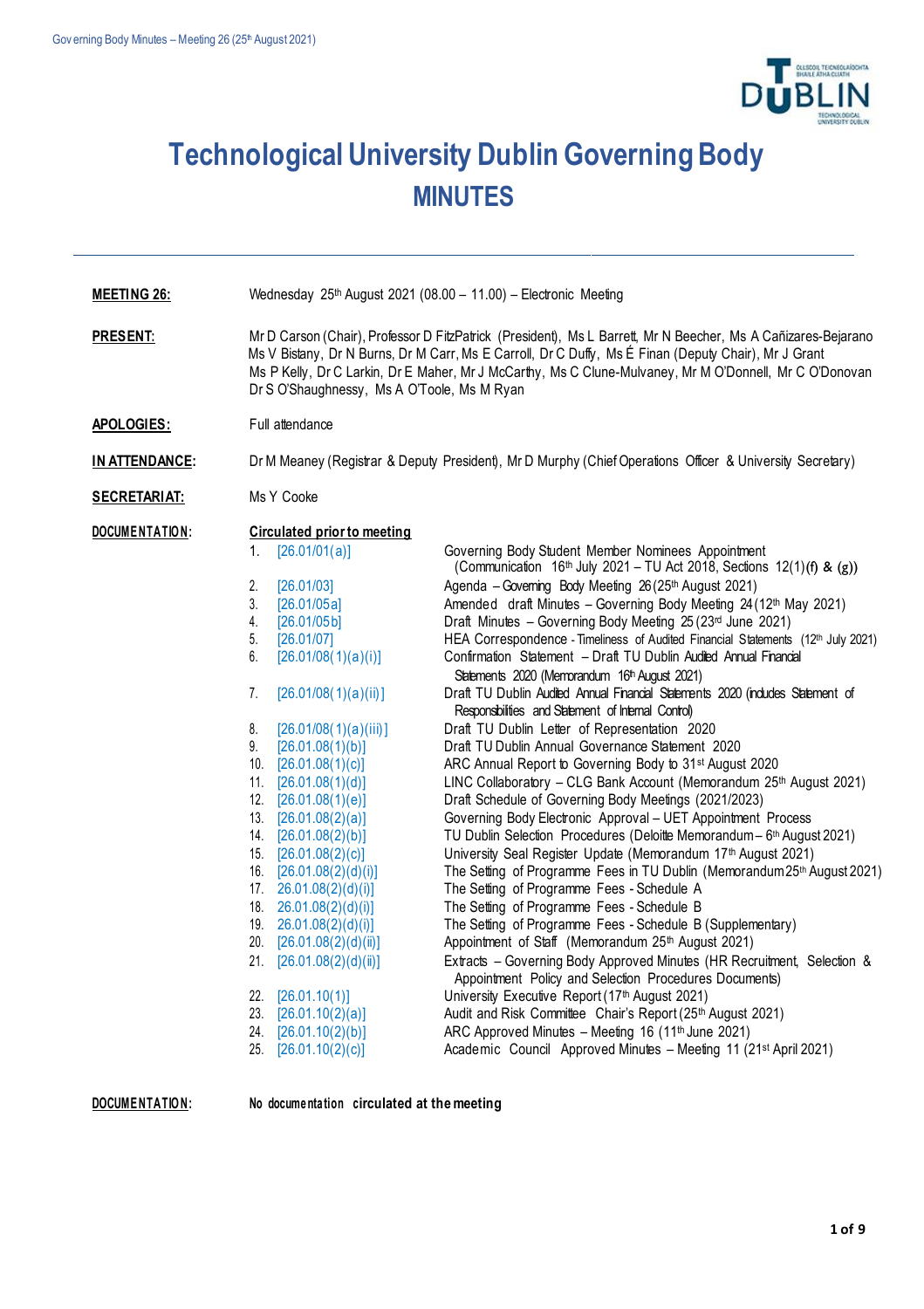|            |                                                                                                                                                                                                                                                                                                                                                                                                              | <b>OLLSCOIL TEICNECLAÍOCHTA</b><br>BHAILE ÁTHA CLIATH          |
|------------|--------------------------------------------------------------------------------------------------------------------------------------------------------------------------------------------------------------------------------------------------------------------------------------------------------------------------------------------------------------------------------------------------------------|----------------------------------------------------------------|
| <b>REF</b> | <b>ITEM</b>                                                                                                                                                                                                                                                                                                                                                                                                  | <b>DECISION</b>                                                |
|            | Section A - Standard Items                                                                                                                                                                                                                                                                                                                                                                                   |                                                                |
| 26,01/01   | <b>WELCOME AND INTRODUCTION</b><br>The Chair welcomed everyone to the meeting.<br><b>Governing Body Student Member Nominees Appointment -</b><br>a)                                                                                                                                                                                                                                                          | <b>NOTED</b>                                                   |
|            | (Correspondence $16th$ July 2021 – TU Act 2018, Sections 12(1)(f) and (g))<br>Governing Body approved the appointment of three student member nominees,<br>Ms Lesley Barrett, Ms Ana Cañizares-Bejarano and Mr Mark O'Donnell effective from<br>1st July 2021, as detailed in the accompanying correspondence of 16th July 2021.                                                                             | <b>APPROVED</b><br>Proposed: É Finan<br>Seconded: C Larkin     |
| 26.01/02   | <b>APOLOGIES</b><br>The Chair noted that there were no members' apologies for this meeting.                                                                                                                                                                                                                                                                                                                  | <b>NOTED</b>                                                   |
| 26.01/03   | <b>MEETING AGENDA</b><br>The Agenda for the meeting, as had been circulated, was approved and adopted.                                                                                                                                                                                                                                                                                                       | <b>APPROVED</b><br>Proposed: E Carroll                         |
|            | Governing Body noted that members will continue to be notified when paper(s) are uploaded to the<br>Governing Body portal. Governing Body noted that approved Committee and Academic Council<br>Minutes will be referenced on future Governing Body Agendas for information with the corresponding<br>document available on the Governing Body portal for members to read.                                   | Seconded: N Beecher<br><b>NOTED</b>                            |
|            | Governing Body noted that the minutes will be noted on the agenda and any material issues arising<br>from the minutes will be covered in the reports from the President or Committee Chairs, as<br>appropriate.                                                                                                                                                                                              | <b>NOTED</b>                                                   |
| 26.01/04   | <b>DECLARATION OF CONFLICTOF INTEREST</b><br>The Chair noted there were no conflicts of interest declared by members present.                                                                                                                                                                                                                                                                                | <b>NOTED</b>                                                   |
| 26.01/05   | <b>APPROVAL OF MINUTES</b><br>The amended draft Minutes of the twenty-fourth meeting of the Governing Body held on<br>a)<br>12 <sup>th</sup> May 2021, as had been circulated, were approved.                                                                                                                                                                                                                | <b>APPROVED</b><br>Proposed: N Beecher<br>Seconded: J McCarthy |
|            | The draft Minutes of the twenty-fifth meeting of the Governing Body held on $23rd$ June 2021, as<br>b)<br>had been circulated, were approved.                                                                                                                                                                                                                                                                | <b>APPROVED</b><br>Proposed: J Grant<br>Seconded: C Larkin     |
| 26.01/06   | <b>MATTERS ARISING</b><br>The following item was raised and noted.                                                                                                                                                                                                                                                                                                                                           |                                                                |
|            | Governing Body Meeting Action Log<br>a)<br>Governing Body noted that the format for the Governing Body Action Log is in development<br>and for review at the next Governing Body meeting.                                                                                                                                                                                                                    | <b>NOTED</b>                                                   |
| 26.01/07   | <b>CORRESPONDENCE</b><br><u>HEA Letter – Timeliness of Audited Financial Statements (12th July 2021)</u><br>a)<br>Governing Body noted correspondence from the HEA regarding the timeliness of the<br>submission of the University's Audited Financial Statements, and that this matter would be<br>covered by the Chair of the Audit and Risk Committee (ARC) under Agenda Item<br>$26.01.10(2)(a)$ .       | <b>NOTED</b>                                                   |
|            | Governing Body also noted that ARC are conducting a review of correspondence received<br>by the University from external regulatory authorities On completion of this exercise ARC<br>will develop a proposal for review by Governing Body to provide clarity on the appropriate<br>and relevant external correspondence for consideration by Governing Body and its<br>Committees at their future meetings. | <b>NOTED</b>                                                   |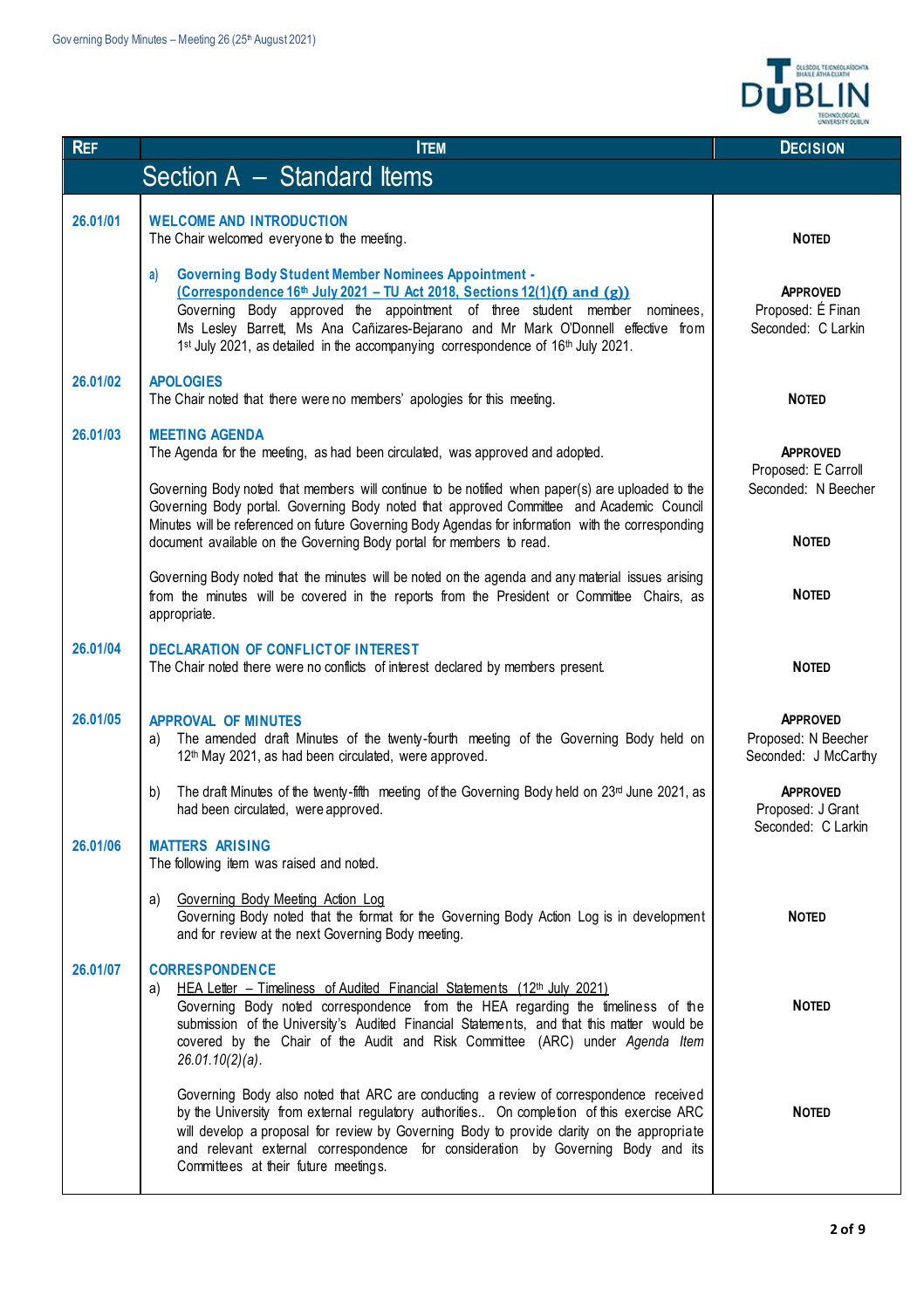

| <b>REF</b> | <b>ITEM</b>                                                                                                                                                                                                                                                                                                                                                                                                                                                                                                                                                                                                                                                                                                                                                                                              | <b>DECISION</b>                                                    |
|------------|----------------------------------------------------------------------------------------------------------------------------------------------------------------------------------------------------------------------------------------------------------------------------------------------------------------------------------------------------------------------------------------------------------------------------------------------------------------------------------------------------------------------------------------------------------------------------------------------------------------------------------------------------------------------------------------------------------------------------------------------------------------------------------------------------------|--------------------------------------------------------------------|
|            | Section B – Approval and Compliance Items                                                                                                                                                                                                                                                                                                                                                                                                                                                                                                                                                                                                                                                                                                                                                                |                                                                    |
| 26,01/08   | <b>I. APPROVALS</b>                                                                                                                                                                                                                                                                                                                                                                                                                                                                                                                                                                                                                                                                                                                                                                                      |                                                                    |
|            | TU Dublin Annual Financial Statements - 31/08/2020<br>a)<br>i) Confirmation Statement - Draft TU Dublin Audited Annual Financial Statements 2020<br>(Memorandum - 16th August 2021)<br>Governing Body noted the Confirmation Statement from the President and the COO in<br>relation to the draft TU Dublin Audited Annual Financial Statements 2020,<br>confirming<br>they have reviewed the Returns and other documents for TU Dublin for year ended 31<br>August 2020, and are satisfied as to their content including the confirmations noted<br>therein.                                                                                                                                                                                                                                            | <b>NOTED</b>                                                       |
|            | These Returns for Technology University Dublin for year ended 31 August 2020 are listed<br>as follows:                                                                                                                                                                                                                                                                                                                                                                                                                                                                                                                                                                                                                                                                                                   | <b>NOTED</b>                                                       |
|            | • Draft Financial Statements including;<br>Statement of Responsibilities<br>Statement of Internal Control<br>• Draft Letter of Representation to the Comptroller & Auditor General<br>• Draft Annual Governance Statement                                                                                                                                                                                                                                                                                                                                                                                                                                                                                                                                                                                |                                                                    |
|            | Governing Body noted the following in relation to the TU Dublin Returns:<br>The COO informed members that these were the first twelve month financial<br>i)<br>accounts for the University from 1st September 2019 to 31st August 2020. The<br>previous set of accounts had covered an eight month period up to 31 <sup>st</sup> August 2019,<br>A positive surplus of over €12.5m was generated for the year.<br>ii)<br>Procurement non-compliance of approximately €1.7m out of a total of non-pay spend<br>iii)<br>of €60m. A number of processes have been put in place to reduce and eliminate the<br>non-compliant procurement spend including the appointment of a Procurement<br>Manager, and the functionalities available in the new unified financial system<br>commencing in September 2021. | <b>NOTED</b>                                                       |
|            | ii) Draft TU Dublin Audited Annual Financial Statements 2020<br>(includes the Statement of Responsibilities and the Statement of Internal Control)<br>The draft TU Dublin Annual Financial Statements for the period 1st September 2019 to<br>31st August 2020 had been considered by the Governing Body Audit and Risk Committee<br>(ARC) at its meeting on 16th August 2021. On the basis of the Confirmation Statement<br>received from the President and the COO, ARC recommended and Governing Body<br>approved the draft TU Dublin Audited Annual Financial Statements which also includes<br>the Statement of Responsibilities and the Statement of Internal Control, subject to their<br>being no material changes from the draft considered.                                                    | <b>APPROVED</b><br>Proposed: C Larkin<br>Seconded: É Finan         |
|            | iii) Draft TU Dublin Letter of Representation<br>The draft TU Dublin Letter of Representation for the period from 1st September 2019 to<br>31st August 2020 had been considered by the Governing Body Audit and Risk Committee<br>(ARC) at its meeting on 16th August 2021. On the basis of the Confirmation Statement<br>received from the President and the COO, ARC recommended and Governing Body<br>approved the draft TU Dublin Letter of Representation.                                                                                                                                                                                                                                                                                                                                          | <b>APPROVED</b><br>Proposed: C Duffy<br>Seconded: C Clune-Mulvaney |
|            | <b>Draft TU Dublin Annual Governance Statement 2020</b><br>b)<br>The draft TU Dublin Annual Governance Statement 2020 had been considered by the<br>Governing Body Audit and Risk Committee (ARC) at its meeting on 16th August 2021. On the<br>basis of the Confirmation Statement received from the President and the COO, ARC<br>recommended and Governing Body approved the draft TU Dublin Annual Governance<br>Statement 2020 subject to their being no material changes from the draft considered.                                                                                                                                                                                                                                                                                                | <b>APPROVED</b><br>Proposed: C Larkin<br>Seconded: N Beecher       |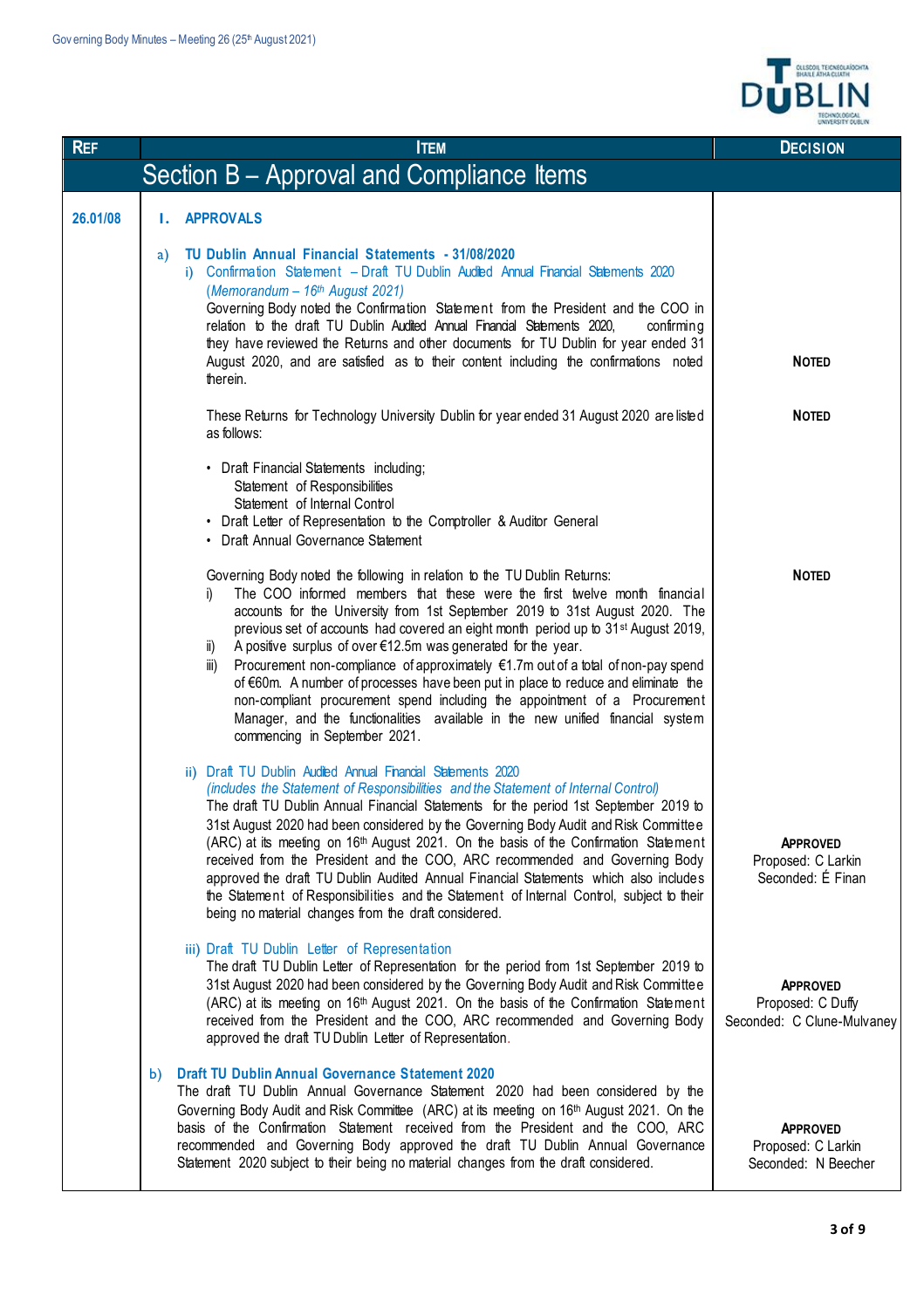

| <b>ITEM</b>                                                                                                                                                                                                                                                                                                                                                                                                                                                             | <b>DECISION</b>                                                               |
|-------------------------------------------------------------------------------------------------------------------------------------------------------------------------------------------------------------------------------------------------------------------------------------------------------------------------------------------------------------------------------------------------------------------------------------------------------------------------|-------------------------------------------------------------------------------|
| Section B - Approval and Compliance Items                                                                                                                                                                                                                                                                                                                                                                                                                               |                                                                               |
| Audit and Risk Committee Annual Report to Governing Body to 31st August 2020<br>C)<br>Governing Body noted the Audit and Risk Committee Annual Report to Governing Body to<br>31st August 2020                                                                                                                                                                                                                                                                          | <b>NOTED</b>                                                                  |
| The COO informed members that these Returns will be sent to the C&AG with confirmation of<br>Governing Body approval. The C&AG will then attach their audit report, which is a clean report,<br>and the University will file the Returns with the Oireachtas before 31 <sup>st</sup> August 2021.                                                                                                                                                                       | <b>NOTED</b>                                                                  |
| The Chair thanked the COO, the executive team, the Chair and members of ARC for their<br>significant work and commitment in completing the year end accounts by 31st August 2021.<br>The Chair requested his thanks be extended to the wider executive team and the members of<br>ARC.                                                                                                                                                                                  | <b>NOTED</b>                                                                  |
| <b>LINC Collaboratory CLG (Company Limited by Guarantee) -</b><br>d)<br>Opening of a New Bank Account (Memorandum 25th August 2021)<br>Governing Body approved the recommendation from the Chief Operations Officer,<br>'to open a current bank account (with AIB) in the name of LINC Collaboratory CLG (Company<br>Limited by Guarantee)', as detailed in the accompanying Memorandum of 25th August 2021.                                                            | <b>APPROVED</b><br>Proposed: É Finan<br>Seconded: C Duffy                     |
| <b>Draft Governing Body Meeting Schedule 2021-2023</b><br>e)<br>Governing Body noted that the draft 'Governing Body Meeting Schedule 2021-2023' is aligned<br>with the key University's compliance and governance requirements. The Chair asked members<br>to inform him by close of business on 27 <sup>th</sup> August 2021 if they had any issues with specific<br>meetings dates.<br>Governing Body approved the draft 'Governing Body Meeting Schedule 2021-2023'. | <b>NOTED</b><br><b>APPROVED</b><br>Proposed: N Beecher<br>Seconded: E Carroll |
|                                                                                                                                                                                                                                                                                                                                                                                                                                                                         |                                                                               |
| University Executive Team (UET) Appointment Process -<br>a)<br>Electronic Approval (Report and Memorandum 2nd July 2021)<br>Governing Body noted the recommendation from the President to Governing Body, that<br>the University be authorised to proceed to the next stage of the UET Appointment<br>Process', detailed in his Report and Memorandum to members on 2nd July 2021, and<br>ratified by members electronically on 8th July 2021.                          | <b>NOTED</b>                                                                  |
| <b>TU Dublin Selection Procedures</b><br>b)<br>(Memorandum from Deloitte - 6th August 2021)<br>Governing Body noted the Memorandum from Deloitte, TU Dublin Selection Procedures<br>(6th August 2021), outlining the results of a review on changes made to TU Dublin Selection<br>Procedures since they were presented to the Governing Body in April 2019.<br>In the discussion of the Deloitte Report, Governing Body noted the following:                           | <b>NOTED</b><br><b>NOTED</b>                                                  |
| This was an independent review requested by the Audit and Risk Committee.<br>i)<br>The report concluded that each of the competitions reviewed was in compliance with<br>ii)<br>the Selection Procedure in place at the time of the competition.<br>The report noted that even though the. Governing Body is included in the Selection<br>iii)<br>Procedures document as the 'Approval Body', changes were not presented to the<br>Governing Body for approval.         |                                                                               |
|                                                                                                                                                                                                                                                                                                                                                                                                                                                                         | <b>COMPLIANCE</b><br>2.                                                       |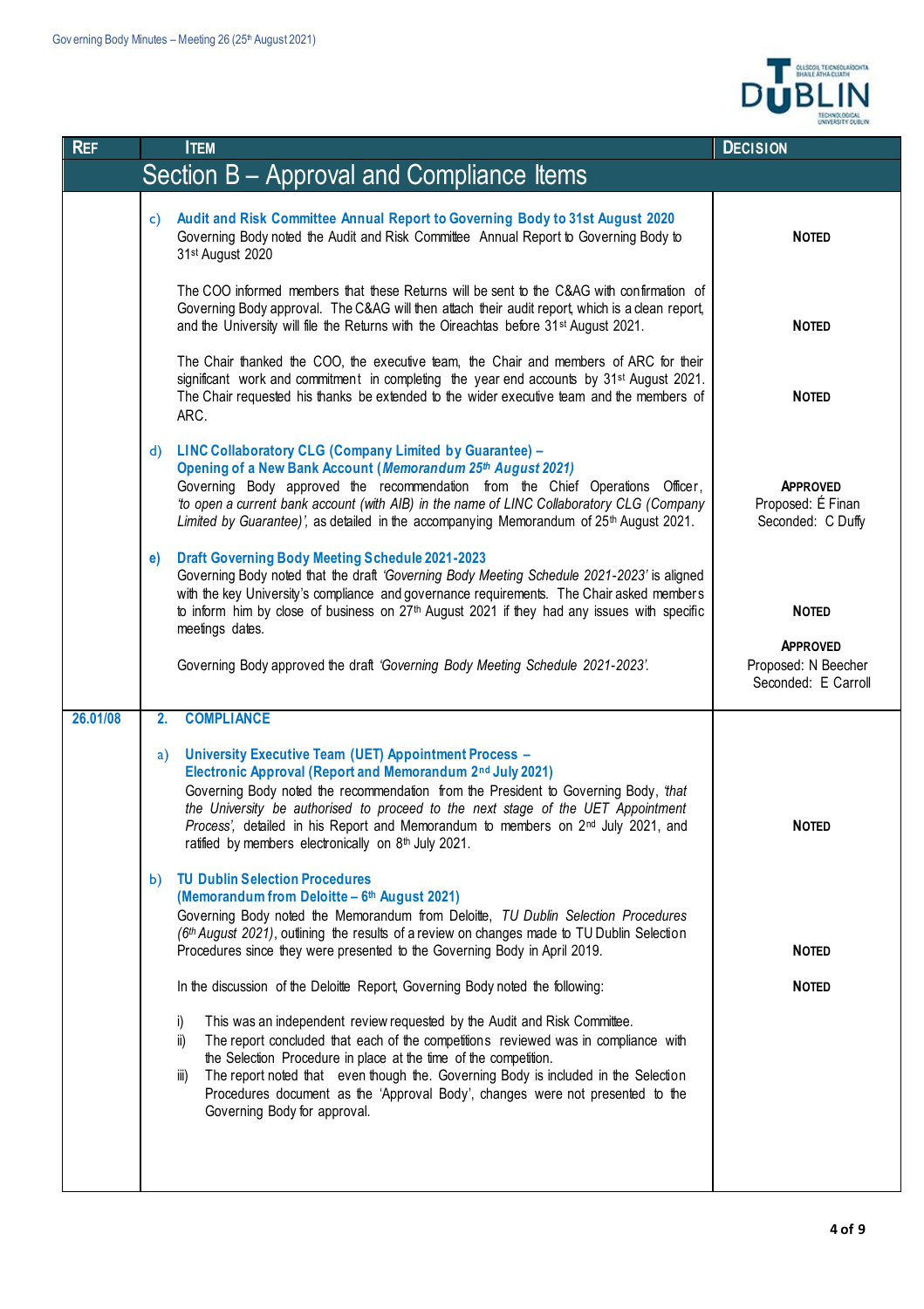$\mathbf{I}$ 



| <b>REF</b> | <b>ITEM</b>                                                                                                                                                                                                                                                                                                                                                                                                                                                                                                                                                                                                                                                                                                                                                                                                                                          | <b>DECISION</b>                                                      |
|------------|------------------------------------------------------------------------------------------------------------------------------------------------------------------------------------------------------------------------------------------------------------------------------------------------------------------------------------------------------------------------------------------------------------------------------------------------------------------------------------------------------------------------------------------------------------------------------------------------------------------------------------------------------------------------------------------------------------------------------------------------------------------------------------------------------------------------------------------------------|----------------------------------------------------------------------|
|            | Section B - Approval and Compliance Items                                                                                                                                                                                                                                                                                                                                                                                                                                                                                                                                                                                                                                                                                                                                                                                                            |                                                                      |
|            | The report recommended that a review should be performed of the Selection<br>iv)<br>Procedures and overall Recruitment policies to distinguish between policy<br>requirements and operational procedures to ensure that the policy requirements and<br>procedures are reflected in separate documents and advised that in general, policy<br>documents should be approved by the Governing Body.<br>Deloitte also recommended that TU Dublin should also ensure that all policy and<br>V)<br>procedural changes are presented back to the original approving body for review and<br>approval before implementation.<br>The Governing Body noted an objection raised by a member in relation to the<br>VI)<br>outcome of the Report who reserved the right to revisit this item at a future date having<br>fully considered the information provided. | <b>NOTED</b>                                                         |
|            | University Seal Register Report (Memorandum 17th August 2021)<br>$\mathsf{c}$<br>Governing Body noted the Memorandum from the University Secretary, (confirming documents<br>to which the TU Dublin seal had been applied during the period 10 <sup>th</sup> June 2021 to 17 <sup>th</sup> August<br>$2021$ ).                                                                                                                                                                                                                                                                                                                                                                                                                                                                                                                                       | <b>NOTED</b>                                                         |
|            | <b>Update on Reserved Functions for Governing Body</b><br>$\mathsf{d}$<br>i) Fee Setting<br>Governing Body noted the Memorandum The Setting of TU Dublin Programme Fees and<br>accompanying Fee Schedules A and B. This documentation summarised the provision for<br>the setting of fees and charges by a Technological University under Section 24 of the TU<br>Act 2018, and recommended three resolutions by the Chief Operations Officer for approval<br>by Governing Body. Following discussion Governing Body noted and approved the<br>following:                                                                                                                                                                                                                                                                                            | <b>NOTED</b>                                                         |
|            | 1)<br><b>Resolution 1</b><br>Schedule A (attached) details the fees that, respectively, have been charged by TU<br>Dublin for the Academic years 2019/20 and 2020/21, and of which the Governing Body<br>is, and has been, aware. The Governing Body hereby ratifies, confirms, approves of<br>and adopts, and thereby determines, the fees detailed in this fee schedule in<br>accordance with Section 24(1) of the TU Act 2018.                                                                                                                                                                                                                                                                                                                                                                                                                    | <b>APPROVED</b><br>Proposed: A O'Toole<br>Seconded: C Larkin         |
|            | <b>Resolution 2</b><br>2)<br>Schedule B (attached) details the fees proposed by TU Dublin for the Academic year<br>2021/22 with the awareness of the Governing Body. The Governing Body hereby<br>ratifies, confirms, approves of and adopts, and thereby determines, the fees detailed<br>in this fee schedule in accordance with Section $24(1)$ of the TU Act 2018.                                                                                                                                                                                                                                                                                                                                                                                                                                                                               | <b>APPROVED</b><br>Proposed: E Carroll<br>Seconded: C Clune-Mulvaney |
|            | 3)<br><b>Resolution 3</b><br>Governing Body agreed to defer Resolution 3, which recommended delegation of the<br>functions detailed in Section 24 (1) to the President, for further consideration to the<br>next meeting on 13th October 2021.                                                                                                                                                                                                                                                                                                                                                                                                                                                                                                                                                                                                       | <b>AGREED</b>                                                        |
|            | Governing Body agreed that any programme fees which require approval before the<br>4)<br>next Governing Body meeting takes place will be electronically circulated for Governing<br>Body approval.                                                                                                                                                                                                                                                                                                                                                                                                                                                                                                                                                                                                                                                   | <b>AGREED</b>                                                        |
|            | Governing Body noted that there is currently underway a review of the overall reserved<br>functions for Governing Body for presentation at a future meeting.                                                                                                                                                                                                                                                                                                                                                                                                                                                                                                                                                                                                                                                                                         | <b>NOTED</b>                                                         |
|            |                                                                                                                                                                                                                                                                                                                                                                                                                                                                                                                                                                                                                                                                                                                                                                                                                                                      |                                                                      |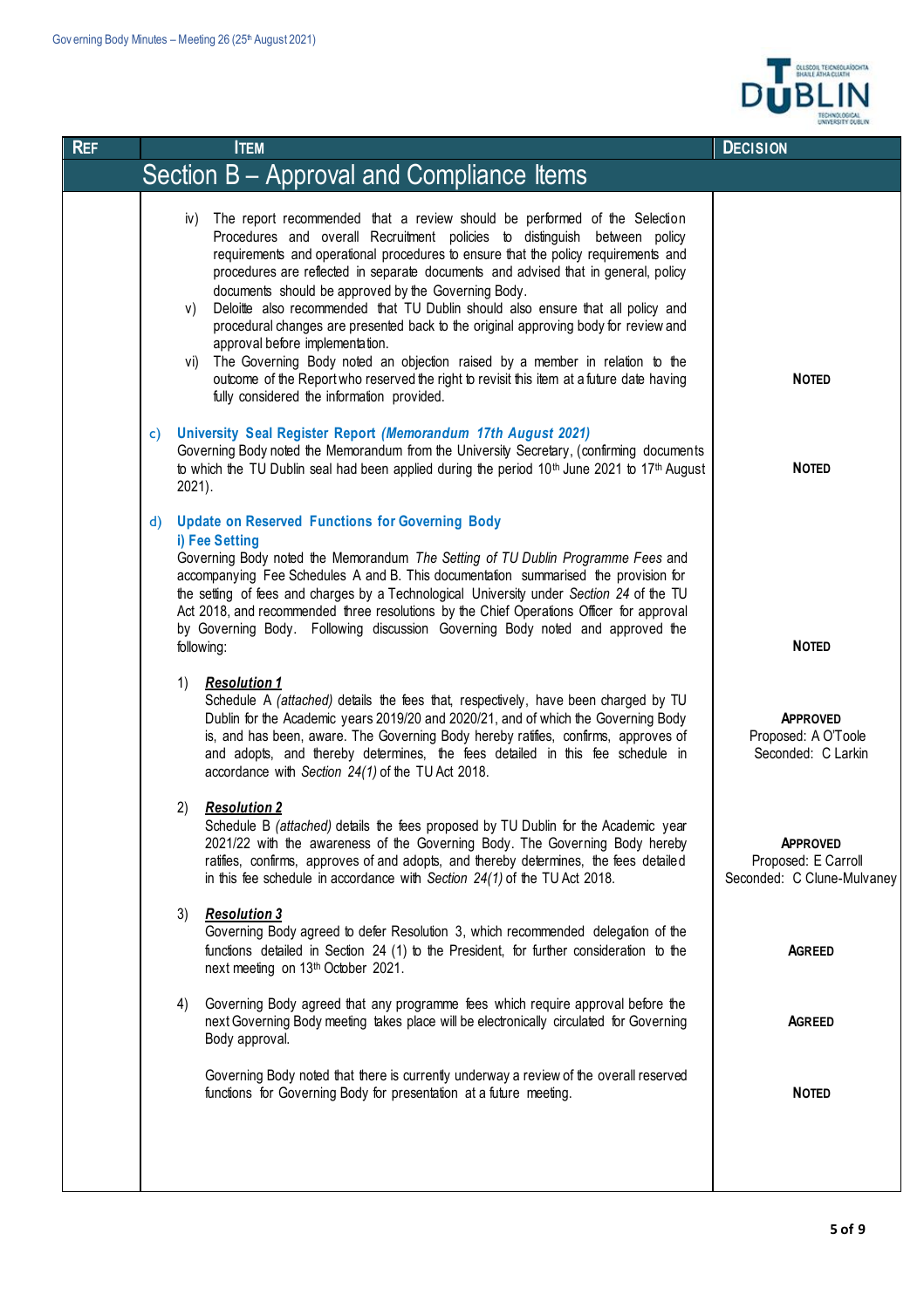

| <b>REF</b>                                | <b>ITEM</b>                                                                                                                                                                                                                                                                                                                                                                                                                                                                                                              | <b>DECISION</b>                                              |  |
|-------------------------------------------|--------------------------------------------------------------------------------------------------------------------------------------------------------------------------------------------------------------------------------------------------------------------------------------------------------------------------------------------------------------------------------------------------------------------------------------------------------------------------------------------------------------------------|--------------------------------------------------------------|--|
| Section B - Approval and Compliance Items |                                                                                                                                                                                                                                                                                                                                                                                                                                                                                                                          |                                                              |  |
|                                           | ii) Staff Appointments<br>Governing Body noted the Memorandum Appointment of Staff (25th August 2021) and<br>accompanying document as circulated. Following discussion Governing Body noted the<br>following:                                                                                                                                                                                                                                                                                                            |                                                              |  |
|                                           | Some members different perspectives on earlier Governing Body meetings 2, 3 and 5.<br>1)<br>That Governing Body can revisit any of its previous decisions if it so desires.<br>$\mathbf{2}$<br>Defining the reserved matters for Governing Body is critical, and to what extent<br>3)<br>Governing Body wishes to delegate these reserved matters to the University Executive.<br>Staff appointments will be part of the overall review of the reserved functions for<br>4)<br>Governing Body currently being conducted. | <b>NOTED</b><br><b>NOTED</b><br><b>NOTED</b><br><b>NOTED</b> |  |
|                                           | <b>Code of Conduct for Governing Body</b><br>e)<br>Governing Body noted that that the current approved 'TU Dublin Code of Conduct for<br>Governing Body' had been circulated to Governing Body members for their individual<br>signature, as recommended by Deloitte as part of their review of the TU Dublin Charities<br>Code Compliance Record.                                                                                                                                                                       | <b>NOTED</b>                                                 |  |
|                                           | Compliance with the Provisions of the Ethics in Public Office Acts 1995 &<br>f)<br>2001 (Standards in Public Office - SIPO)<br>Governing Body noted the following in relation to the Compliance with the Provisions<br>of the Ethics in Public Office Acts 1995 & 2001 (Standards in Public Office - SIPO),<br>requirements:<br>The University Secretary will liaise with members who require guidance on<br>i)                                                                                                          |                                                              |  |
|                                           | completing the SIPO Statement of Interest form.<br>This document is not a requirement in relation to completion of documentation<br>ii)                                                                                                                                                                                                                                                                                                                                                                                  | <b>NOTED</b>                                                 |  |
|                                           | approved under [Item 26.01.08(1)(a)].<br>Technological University Dublin as a newly established legal entity is not yet a<br>iii)<br>designated body under these Acts. However it had been agreed that as best                                                                                                                                                                                                                                                                                                           | <b>NOTED</b>                                                 |  |
|                                           | practice Governing Body members would be asked to complete a Statement of<br>Interest – Designated Directors (section 17), for the period (or part thereof).                                                                                                                                                                                                                                                                                                                                                             | <b>NOTED</b>                                                 |  |
|                                           | Section C - Strategic Items                                                                                                                                                                                                                                                                                                                                                                                                                                                                                              |                                                              |  |
| 26.01/09                                  | <b>STRATEGIC PLAN UPDATE</b><br>Governing Body noted that this item would be covered under the University Executive Report,<br>[Agenda Item 26.01.10(1)].                                                                                                                                                                                                                                                                                                                                                                | <b>NOTED</b>                                                 |  |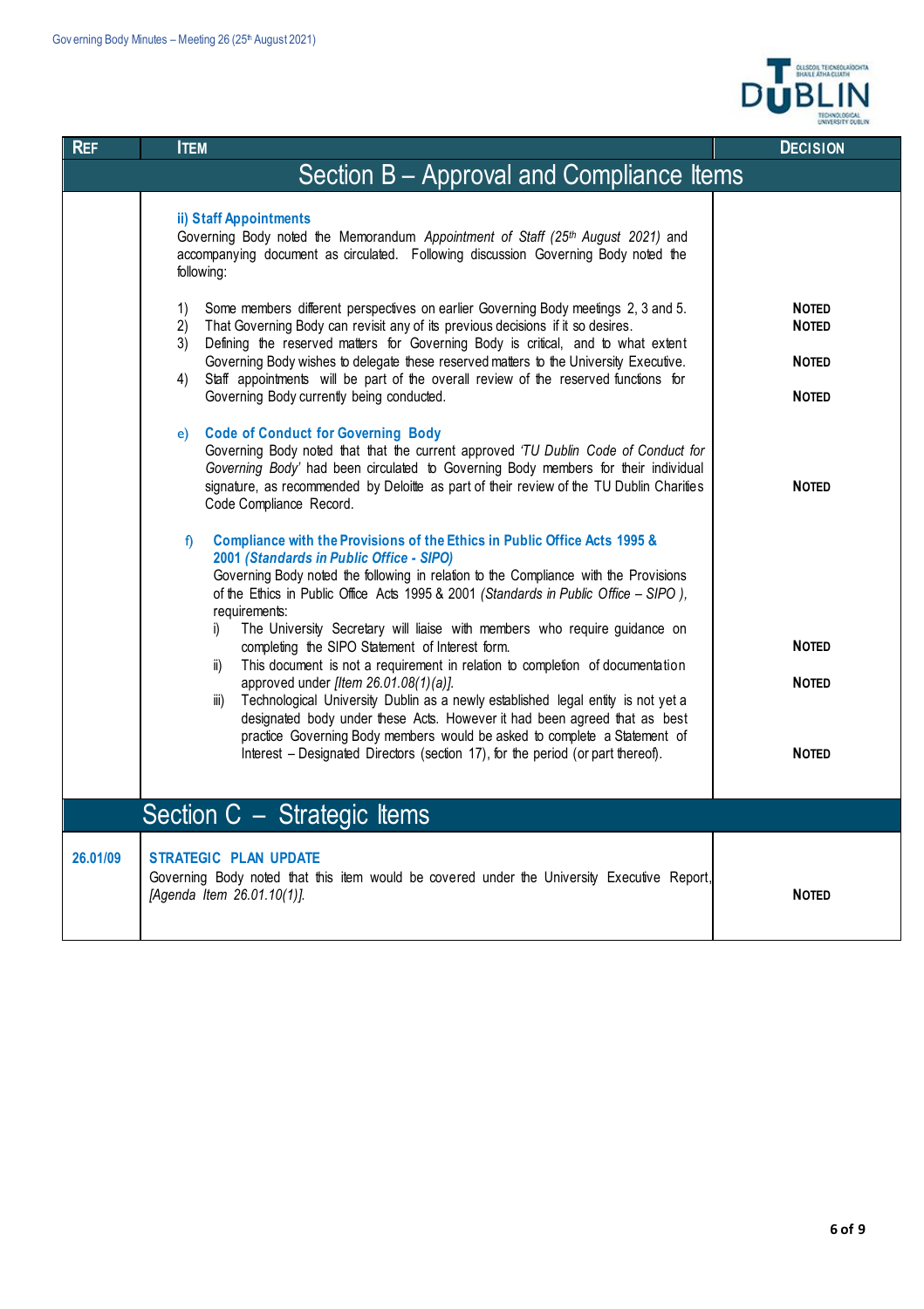

| <b>REF</b> | <b>ITEM</b>                                                                                                                                                                                                                                                                                                                                                                                                                                                                                                                                                                                                                                                                                                                                                                                                                            | <b>DECISION</b>                        |
|------------|----------------------------------------------------------------------------------------------------------------------------------------------------------------------------------------------------------------------------------------------------------------------------------------------------------------------------------------------------------------------------------------------------------------------------------------------------------------------------------------------------------------------------------------------------------------------------------------------------------------------------------------------------------------------------------------------------------------------------------------------------------------------------------------------------------------------------------------|----------------------------------------|
|            | Section D - Executive and Committee Reports                                                                                                                                                                                                                                                                                                                                                                                                                                                                                                                                                                                                                                                                                                                                                                                            |                                        |
| 26.01/10   | UNIVERSITY EXECUTIVE REPORT<br>Ι.<br>Governing Body noted the University Executive Report as had been circulated to members<br>which incorporated an update on the strategic plan. A number of areas were further discussed<br>at the meeting including:                                                                                                                                                                                                                                                                                                                                                                                                                                                                                                                                                                               | <b>NOTED</b>                           |
|            | <b>Covid19 Update</b><br>i)<br>Visit by European Commission President Ursula von der Leyden on<br>ii)<br>16th July 2021 to the University Campus, at Grangegorman<br>Proposed visit by the Minister for Further and Higher Education, Research,<br>iii)<br>Innovation and Science, Simon Harris TD, to view the new buildings on the<br>University Campus, Grangegorman on 13th September 2021.<br>Governing Body noted that the President will keep members updated on the logistics<br>and protocols for this visit. Subject to Covid19 restrictions, Governing Body agreed<br>that it should be represented during the Minister's visit, and potentially by the<br>members of the Governing Body Finance and Property Committee if invitees are<br>limited for this event. Governing Body also proposed that some of the University | <b>NOTED</b>                           |
|            | executive team who performed critical roles in the development of the Grangegorman<br>campus be invited to this event if at all possible.<br><b>University Executive Team (UET)</b><br>iv)<br>Governing Body noted that eleven of the twelve UET members will be fully in place                                                                                                                                                                                                                                                                                                                                                                                                                                                                                                                                                        | <b>CHAIR/PRESIDENT</b>                 |
|            | before the end of the September with the remaining member commencing at a later<br>date. Governing Body noted that in advance of the UET being formally announced<br>that Governing Body will be provided with the detail.<br><b>Organisational Design (OD)</b><br>V)<br>Governing Body noted that as part of the change management strategy and approach                                                                                                                                                                                                                                                                                                                                                                                                                                                                              | <b>NOTED</b><br><b>CHAIR/PRESIDENT</b> |
|            | a change champion network of volunteers across the University will champion the<br>transition to the new organisation design with support and direction from the UET, the OD<br>project team, the OD external consultants, (Crowe PA Group), and line management<br>Governing Body requested that a further OD update including, key milestones and<br>objectives associated with each milestone, together with timelines and a road map<br>would be presented to members at their next meeting in October 2021.<br><b>Strategic Plan Update</b><br>vi)                                                                                                                                                                                                                                                                                | <b>NOTED</b><br><b>CHAIR/PRESIDENT</b> |
|            | Governing Body proposed that a longer timeslot be allocated at the next meeting to<br>allow for a substantial discussion on the strategic plan update linked to the OD rollout<br>and timelines.<br>vii) Research<br>Governing Body noted that a key element of the role of the new VP for Research will                                                                                                                                                                                                                                                                                                                                                                                                                                                                                                                               | <b>NOTED</b><br><b>CHAIR/PRESIDENT</b> |
|            | be to examine how to incentivise and enable research activity within the University, in<br>conjunction with the OECD review which is ongoing and looking at the career<br>trajectory for academic staff within the TU environment.                                                                                                                                                                                                                                                                                                                                                                                                                                                                                                                                                                                                     | <b>NOTED</b>                           |
| 26.01/10   | <b>COMMITTEE CHAIR'S REPORTS AND UPDATE</b><br>2.<br>The Chair reaffirmed that approved Committee and Academic Council Minutes will be listed on<br>future Governing Body Agendas for reference and noting. The Chair advised members that<br>Committee Chair's Reports will continue to be circulated with the main Governing Body pack<br>and will now include an Academic Council Report when appropriate.                                                                                                                                                                                                                                                                                                                                                                                                                          | <b>NOTED</b>                           |
|            |                                                                                                                                                                                                                                                                                                                                                                                                                                                                                                                                                                                                                                                                                                                                                                                                                                        |                                        |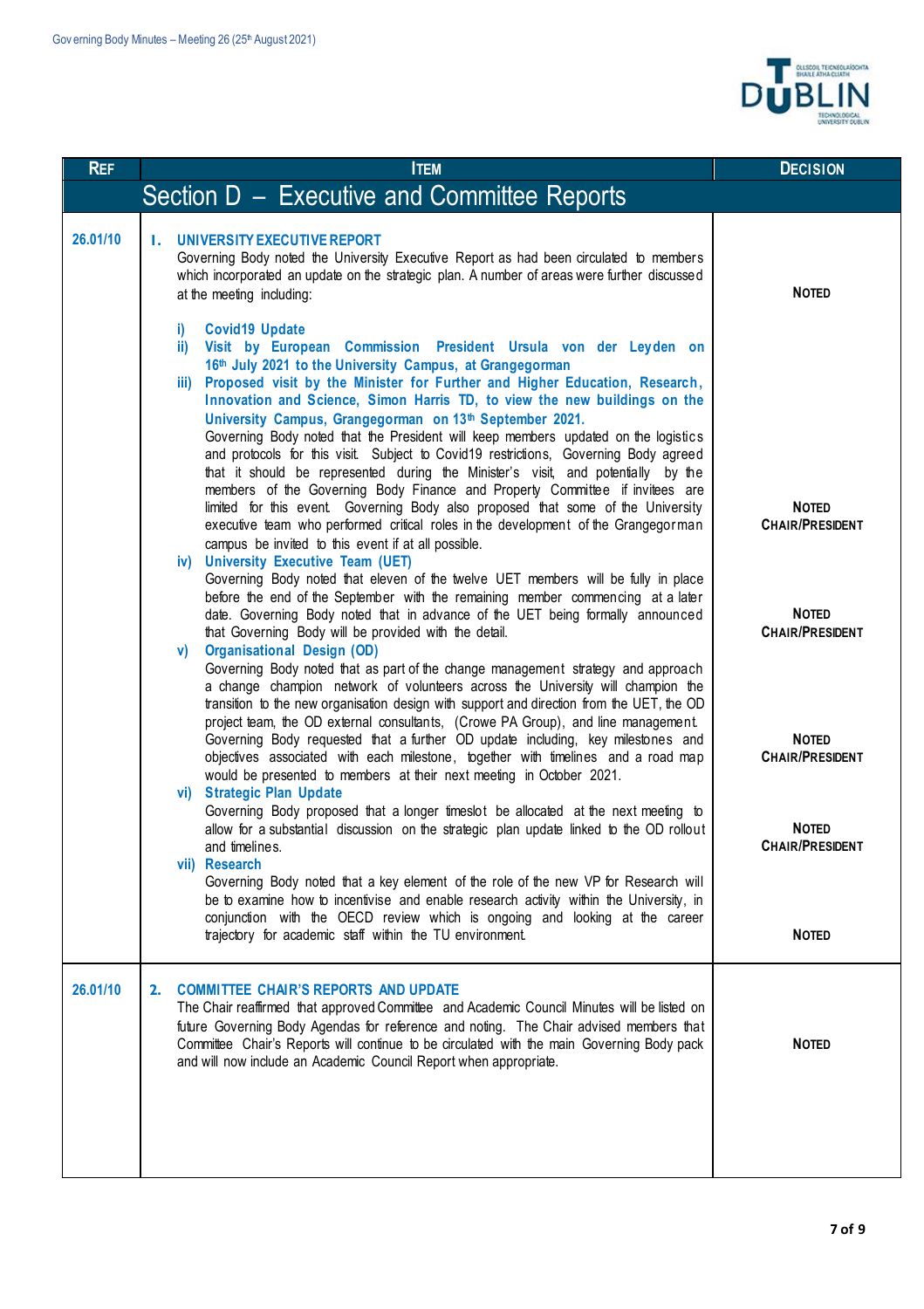

| <b>REF</b> | <b>ITEM</b>                                                                                                                                                                                                                                                                                                                                                                                                                                                                                                                                                                                                                                                                                                                                                                                                                                                                                          | <b>DECISION</b>                                              |
|------------|------------------------------------------------------------------------------------------------------------------------------------------------------------------------------------------------------------------------------------------------------------------------------------------------------------------------------------------------------------------------------------------------------------------------------------------------------------------------------------------------------------------------------------------------------------------------------------------------------------------------------------------------------------------------------------------------------------------------------------------------------------------------------------------------------------------------------------------------------------------------------------------------------|--------------------------------------------------------------|
|            | Section D – Executive and Committee Reports                                                                                                                                                                                                                                                                                                                                                                                                                                                                                                                                                                                                                                                                                                                                                                                                                                                          |                                                              |
| 26.01/10   | ARC Chair Report (25th August 2021)<br>a)<br>The ARC Chair highlighted the following recommendations from ARC to Governing Body for<br>approval:                                                                                                                                                                                                                                                                                                                                                                                                                                                                                                                                                                                                                                                                                                                                                     |                                                              |
|            | That the financial statements and year end reports for the year ended 31 <sup>st</sup> August 2021<br>1)<br>should be filed no later than nine months after the year end or within one month of<br>certification by C&AG                                                                                                                                                                                                                                                                                                                                                                                                                                                                                                                                                                                                                                                                             | <b>APPROVED</b><br>Proposed: A O'Toole<br>Seconded: C Larkin |
|            | That the financial statements and year end reports for the year ended 31st August 2022<br>2)<br>and subsequent years should be filed no later than six months after the year end or within<br>one month of certification by C&AG                                                                                                                                                                                                                                                                                                                                                                                                                                                                                                                                                                                                                                                                     | <b>APPROVED</b><br>Proposed: A O'Toole<br>Seconded: C Larkin |
|            | ARC also requested that any impediments foreseen in implementing the above deadlines be<br>notified to them, and confirmed that ARC would support any necessary measures needed to<br>achieve the deadlines.                                                                                                                                                                                                                                                                                                                                                                                                                                                                                                                                                                                                                                                                                         | <b>NOTED</b>                                                 |
|            | Section $E -$ Standard Items                                                                                                                                                                                                                                                                                                                                                                                                                                                                                                                                                                                                                                                                                                                                                                                                                                                                         |                                                              |
| 26.01/11   | <b>ANY OTHER BUSINESS</b><br>1.<br>Appointment of Governing Body Members to Governing Body Committees<br>a)<br>Governing Body agreed the following recommendations in relation to the appointment of<br>Governing Body members to Governing Body Committees:<br>The current memberships of Governing Body Committees will continue to roll<br>i)<br>forward.<br>In addition, the Chair of Governing Body will liaise with the Committee Chairs in<br>ii)<br>relation to filling existing Committee vacancies and appointment of the nine new<br>Governing Body members to Committees.<br>iii) Expressions of interests advised by new Governing Body members for a particular<br>Committee will also be taken into consideration.<br>iv) Following completion of their Governing Body term, if a former Governing Body<br>member wishes to remain on a Governing Body Committee, Governing Body will | <b>AGREED</b>                                                |
| 26.01/12   | consider this request.<br><b>MEETINGS</b><br>2.<br>Proposed Governing Body Away Day (Thursday 9th December 2021)<br>a)<br>Governing Body noted the Away Day Working Group has been established and tasked<br>with developing a draft programme for the Governing Body Away Day event. This group<br>comprises seven Governing Body members, Ms L Barrett, Ms V Bistany, Ms C Clune-<br>Mulvaney, Dr C Larkin, Dr S O'Shaughnessey, Ms A O'Toole and is chaired by the<br>Governing Body Chair, Mr D Carson. The group have held two meetings to date.                                                                                                                                                                                                                                                                                                                                                | <b>NOTED</b>                                                 |
|            | Catherine Clune-Mulvaney reported, on behalf of the group, that Thursday, 9th December<br>2021 is the proposed date for this event, commencing in the afternoon and will be followed<br>by a networking event in the evening. It is intended that this event will take place on the<br>University Campus. Attendees will include Governing Body Independent Committee<br>members, the UET, Heads of Function and a cross section of student representation from<br>the different disciplines and campuses during part of this event. The draft programme is<br>under development with key elements of the programme focused on the coming together<br>of the three campuses, team building and strategy. The final draft programme will be<br>shared with Governing Body for review and approval.                                                                                                    | <b>NOTED</b>                                                 |
|            | Governing Body noted that any feedback, comments or observations from members in<br>relation to this event could be sent directly to Catherine Clune-Mulvaney.                                                                                                                                                                                                                                                                                                                                                                                                                                                                                                                                                                                                                                                                                                                                       | <b>NOTED</b>                                                 |